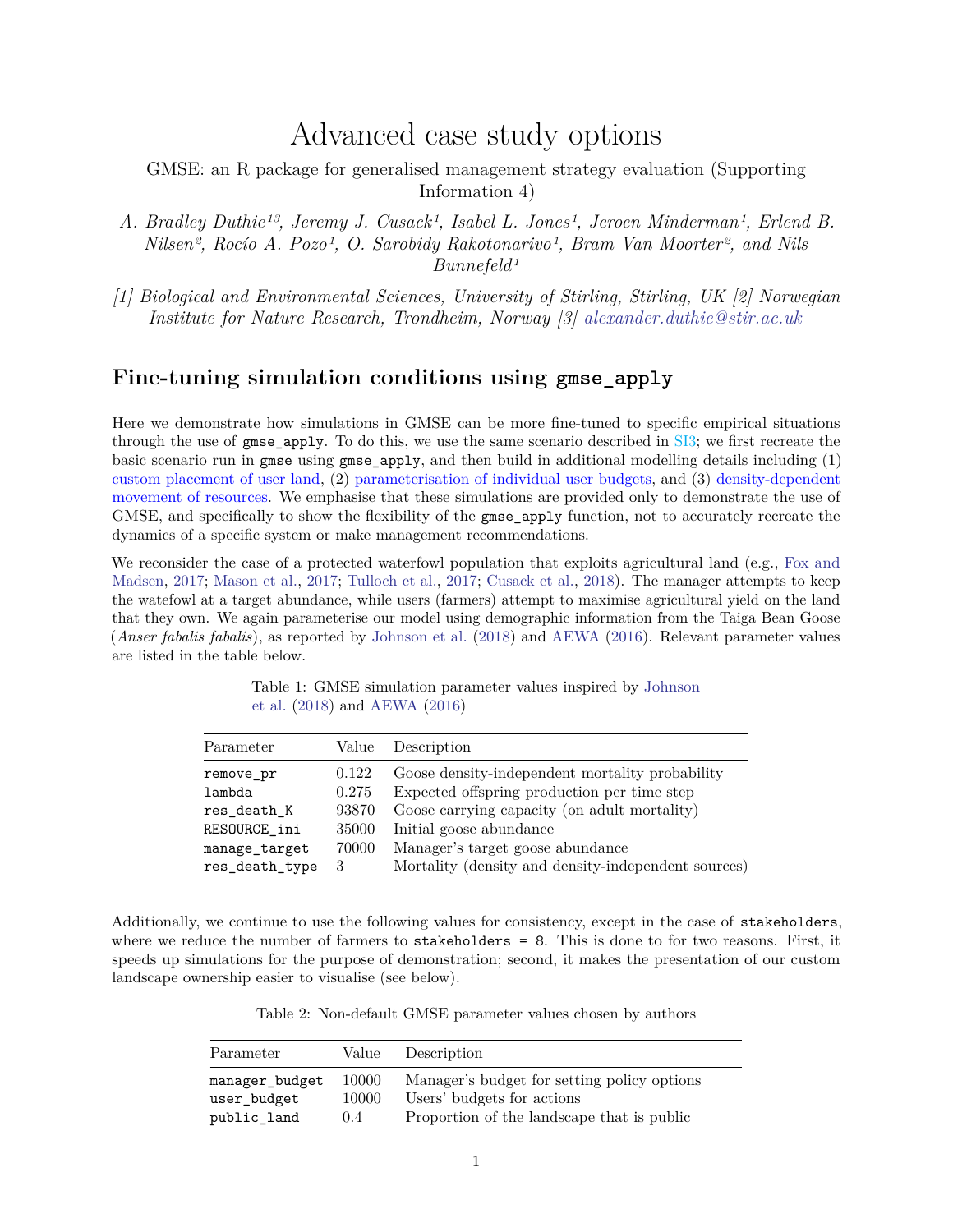| Parameter      | Value | Description                                     |
|----------------|-------|-------------------------------------------------|
| stakeholders   | x     | Number of stakeholders                          |
| land ownership | TRUE  | Users own landscape cells                       |
| res consume    | 0.02  | Landscape cell output consumed by a resource    |
| observe_type   | 3     | Observation model type (survey)                 |
| agent_view     |       | Cells managers can see when conducting a survey |

All other values are set to GMSE defaults, except where specifically noted otherwise.

## **Re-creating gmse simulations using gmse\_apply**

We now recreate the simulations in [SI3,](#page-0-0) which were run using the gmse function, in gmse\_apply. Doing so requires us to first initialise simulations using one call of gmse\_apply, then loop through multiple time steps that again call gmse apply; results of interest are recorded in a data frame (sim sum 1). Following the protocol introduced in [SI2,](#page-0-0) we can call the initialising simulation sim\_old, and use the code below to read in the relevant parameter values.

```
sim_old <- gmse_apply(get_res = "Full", remove_pr = 0.122, lambda = 0.275,
                       res\_death_K = 93870, RESOURCE_ini = 35000,
                       manage_target = 70000, res_death_type = 3,
                       manager budget = 10000, user budget = 100000,
                       public_land = 0.4, stakeholders = 8, res_consume = 0.02,
                       res birth K = 200000, land ownership = TRUE,
                       observe_type = 3, agent_view = 1, converge_crit = 0.01,
                       ga\_mingen = 200;
```
Note that the argument get\_res = "Full" causes sim\_old to retain all of the relevant data structures for simulating a new time step and recording simulation results. This includes the key simulation output, which is located in sim\_old\$basic\_output, which is printed below.

```
## $resource_results
## [1] 34079
##
## $observation results
## [1] 34079
##
## $manager_results
## resource_type scaring culling castration feeding help_offspring
## policy_1 1 NA 500 NA NA NA
##
## $user results
## resource_type scaring culling castration feeding help_offspring
## Manager 1 NA 0 NA NA NA
## user_1 1 NA 200 NA NA NA
## user_2 1 NA 200 NA NA NA
## user_3 1 NA 200 NA NA NA
## user_4 1 NA 200 NA NA NA
## user_5 1 NA 200 NA NA NA
## user_6 1 NA 200 NA NA NA
## user_7 1 NA 200 NA NA NA
## user_8 1 NA 200 NA NA NA
## tend_crops kill_crops
```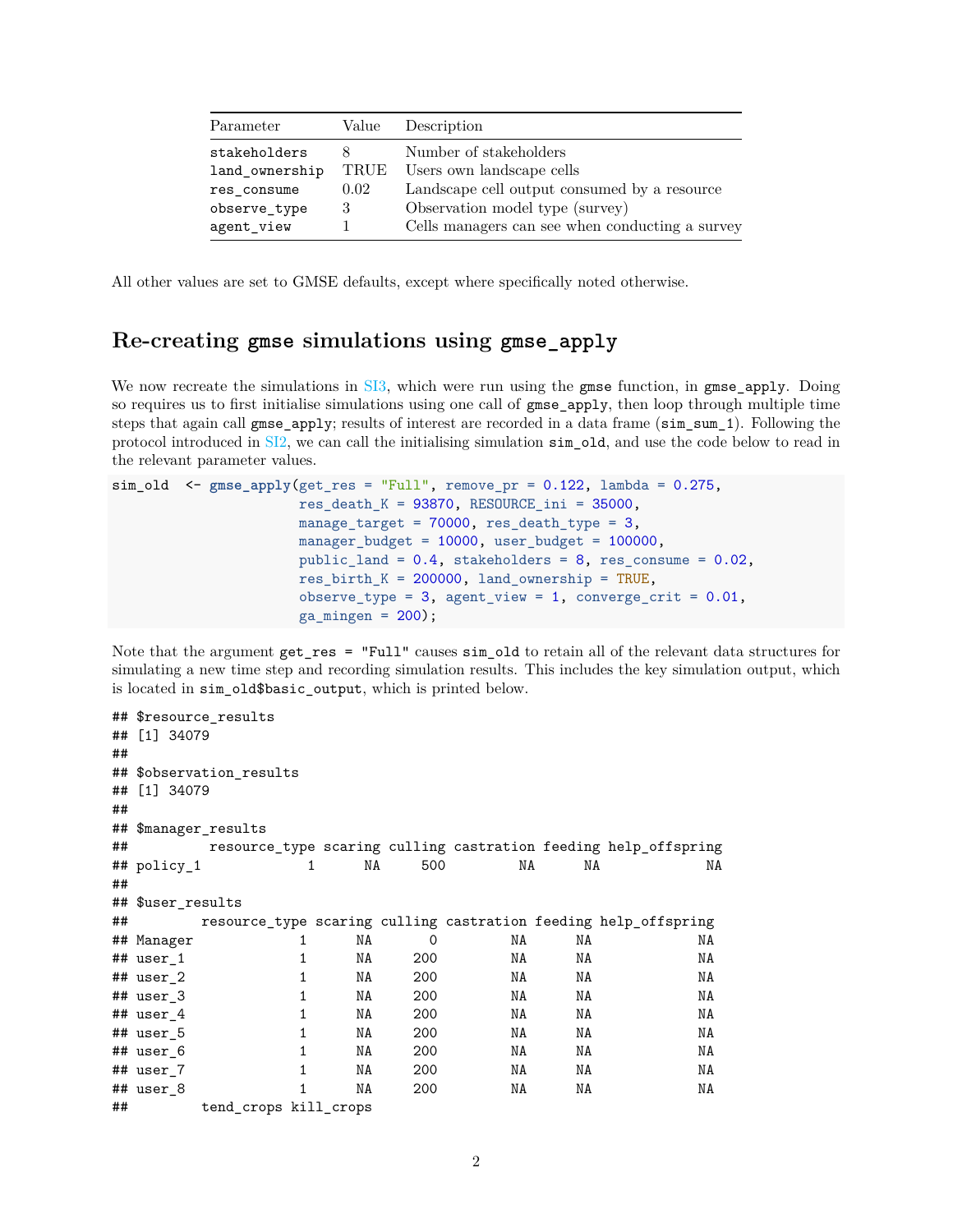| ## Manager  | ΝA | ΝA |
|-------------|----|----|
| ## user_1   | NA | ΝA |
| ## user 2   | NA | ΝA |
| ## user 3   | NA | NA |
| $##$ user 4 | NA | ΝA |
| ## user_5   | NA | ΝA |
| ## user 6   | NA | ΝA |
| ## user 7   | NA | NA |
| ## user_8   | ΝA | ΝA |

We can then loop over 30 time steps to recreate the simulations from  $SI3$ . In these simulations, we are specifically interested in the resource and observation outputs, as well as the manager policy and user actions for culling, which we record below in the data frame sim\_sum\_1. The inclusion of the argument old\_list tells gmse\_apply to use parameters and values from the list sim\_old in the new time step.

```
sim\_sum_1 <- matrix(data = NA, nrow = 30, ncol = 5);for(time_step in 1:30){
   sim_new \leftarrow gmse_apply(get_res = "Full", old_list = sim_old);
   sim_sum_1[time_step, 1] <- time_step;
   sim_sum_1[time_step, 2] <- sim_new$basic_output$resource_results[1];
   sim_sum_1[time_step, 3] <- sim_new$basic_output$observation_results[1];
   sim_sum_1[time_step, 4] <- sim_new$basic_output$manager_results[3];
   sim_sum_1[time_step, 5] <- sum(sim_new$basic_output$user_results[,3]);
   sim_old <- sim_new;
}
colnames(sim_sum_1) <- c("Time", "Pop_size", "Pop_est", "Cull_cost",
                        "Cull_count");
print(sim_sum_1);
```

| ## |         |    |       |       |      | Time Pop_size Pop_est Cull_cost Cull_count |
|----|---------|----|-------|-------|------|--------------------------------------------|
| ## | [1,]    | 1  | 32275 | 32275 | 1010 | 792                                        |
| ## | [2,]    | 2  | 31793 | 31793 | 1010 | 792                                        |
| ## | [3,]    | 3  | 31870 | 31870 | 1010 | 792                                        |
| ## | $[4,$ ] | 4  | 32586 | 32586 | 1010 | 792                                        |
| ## | [5,]    | 5  | 36784 | 36784 | 1010 | 792                                        |
| ## | $[6,$ ] | 6  | 37747 | 37747 | 1009 | 792                                        |
| ## | $[7,$ ] | 7  | 39043 | 39043 | 1010 | 792                                        |
| ## | [8,]    | 8  | 40927 | 40927 | 1010 | 791                                        |
| ## | [9,]    | 9  | 42796 | 42796 | 1009 | 792                                        |
| ## | [10,]   | 10 | 45118 | 45118 | 1010 | 792                                        |
| ## | [11,]   | 11 | 47441 | 47441 | 1010 | 792                                        |
| ## | [12,]   | 12 | 49622 | 49622 | 1010 | 792                                        |
| ## | [13,]   | 13 | 51993 | 51993 | 1010 | 792                                        |
| ## | [14,]   | 14 | 54688 | 54688 | 1010 | 792                                        |
| ## | [15,]   | 15 | 57620 | 57620 | 1010 | 792                                        |
| ## | [16,]   | 16 | 60808 | 60808 | 1010 | 792                                        |
| ## | [17,]   | 17 | 64234 | 64234 | 1009 | 792                                        |
| ## | [18,]   | 18 | 67920 | 67920 | 1010 | 792                                        |
| ## | [19,]   | 19 | 71762 | 71762 | 47   | 15122                                      |
| ## | [20,]   | 20 | 60107 | 60107 | 1010 | 792                                        |
| ## | [21,]   | 21 | 63351 | 63351 | 1010 | 792                                        |
| ## | [22,]   | 22 | 66668 | 66668 | 1010 | 791                                        |
| ## | [23,]   | 23 | 70597 | 70597 | 134  | 5968                                       |
| ## | [24,]   | 24 | 68638 | 68638 | 1010 | 791                                        |
| ## | [25,]   | 25 | 72209 | 72209 | 36   | 18118                                      |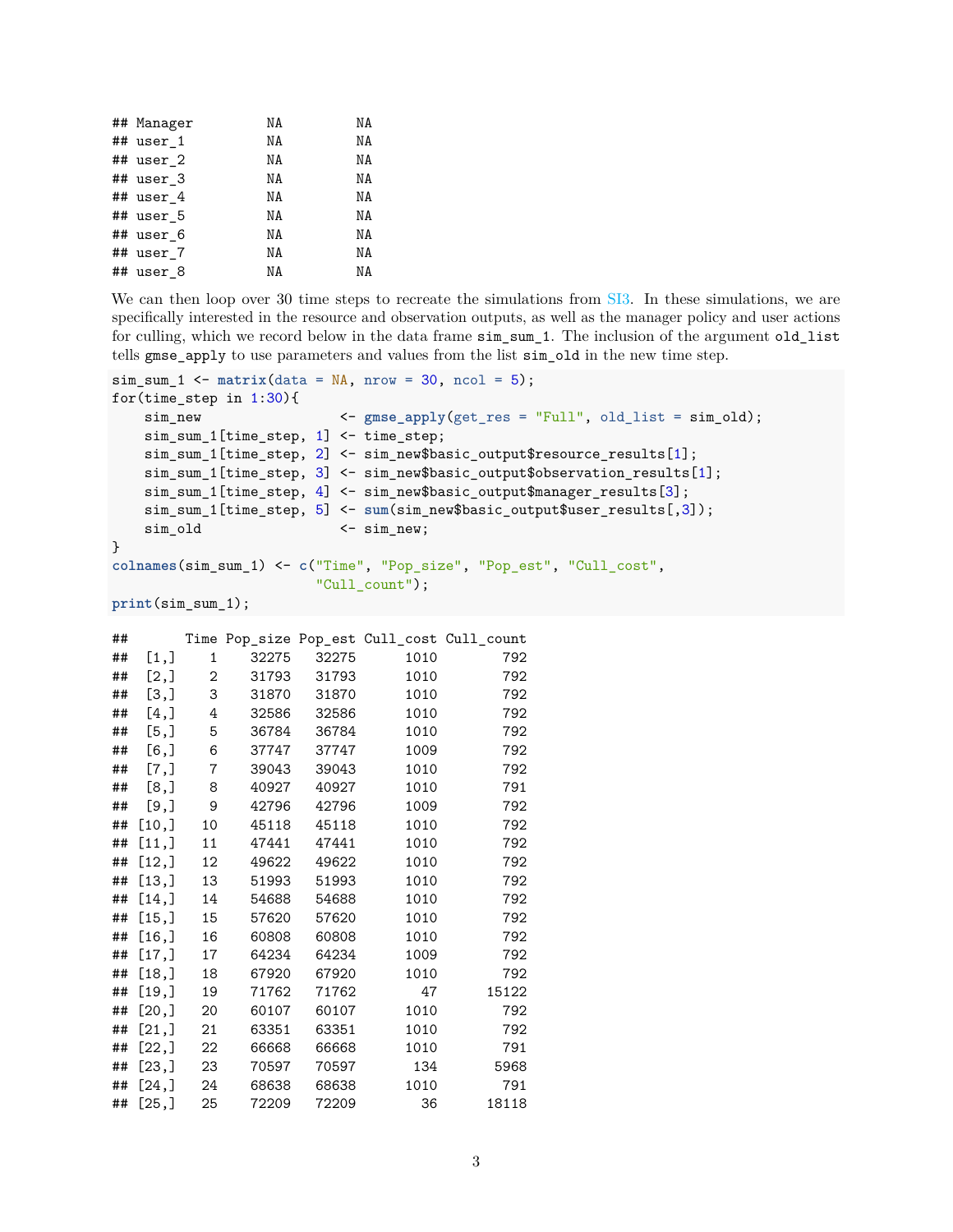| ## [26.]    | -26  | 57770 | 57770 | 1010 | 792   |
|-------------|------|-------|-------|------|-------|
| ## $[27.1]$ | -27  | 60933 | 60933 | 1010 | 792   |
| ## $[28.1]$ | -28  | 64255 | 64255 | 1010 | 792   |
| ## $[29.1]$ | -29  | 68079 | 68079 | 1010 | 792   |
| ## [30.]    | - 30 | 71810 | 71810 | 44   | 15813 |

The above output from sim sum 1 shows the data frame that holds the information we were interested in pulling out of our simulation results. All of this information was available under the list element sim new\$basic output, but other list elements of sim new might also be useful to record. It is important to remember that this example of gmse\_apply is using the default resource, observation, manager, and user sub-models. Custom sub-models could produce different outputs in sim\_new (see [SI2](#page-0-0) for examples). For default sub-models, there are some list elements that might be especially useful. These elements can potentially be edited *within the above loop* to dynamically adjust simulations. For more explanation of built-in GMSE data arrays, see [SI7.](#page-0-0)

- sim\_new\$resource\_array: A table holding all information on resources. Rows correspond to discrete resources, and columns correspond to resource properties: (1) ID, (2-4) types (not currently in use), (5) x-location, (6) y-location, (7) movement parameter, (8) time, (9) density independent mortality parameter (remove pr), (10) reproduction parameter (lambda), (11) offspring number, (12) age, (13-14) observation columns, (15) consumption rate (res\_consume), and (16-20) recorded experiences of user actions (e.g., was the resource culled or scared?).
- sim\_new\$AGENTS: A table holding basic information on agents (manager and users). Rows correspond to a unique agent, and columns correspond to agent properties: (1) ID, (2) type (0 for the manager, 1 for users), (3-4) additional type options not currently in use, (5-6), x and y locations (usually ignored), (7) movement parameter (usually ignored), (8) time, (9) agent's viewing ability in cells (agent\_view), (10) error parameter, (11-12) values for holding marks and tallies of resources, (13-15) values for holding observations, (16) yield from landscape cells, (17) budget (manager\_budget and user\_budget).
- sim\_new\$observation\_vector: Estimate of total resource number from the observation model (observation\_array also holds this information in a different way depending on observe\_type)
- [sim\\_new\\$LAND](#page-0-0): The landscape on which interactions occur, which is stored as a 3D array with land\_dim\_1 rows, land\_dim\_2 columns, and 3 layers. Layer 1 ( $\sin$ \_new\$LAND[...1]) is not currently used in default sub-models, but could be used to store values that affect resources and agents. Layer 2  $(\text{sim\_new$LAND[,2])$  stores crop yield from a cell, and layer 3  $(\text{sim\_new$LAND[,3])$  stores the owner of the cell (value corresponds to the agent's ID).
- sim\_new\$manage\_vector: The cost of each action as set by the manager. For even more fine-tuning, individual costs for the actions of each agent can be set for each user in sim new\$manager array.
- sim\_new\$user\_vector: The total number of actions performed by each user. A more detailed breakdown of actions by individual users is held in sim new \$user array.

Next, we show how to adjust the landscape to manually set land ownership in gmse\_apply.

## **1. Custom placement of user land**

By default, all farmers in GMSE are allocated the same number of landscape cells, which are simply placed in order of the farmer's ID. Public land is produced by placing landscape cells that are technically owned by the manager, and therefore have landscape cell values of 1. The image below shows this landscape for the eight farmers from sim\_old.

**image**(x = sim\_old\$LAND[,,3], col = **topo.colors**(9), xaxt = "n", yaxt = "n");

We can change the ownership of cells by manipulating  $\sin_0\text{d}$ \$LAND[ $\sin_3$ ]. First we initialise a new  $\sin_0\text{d}$ d below.

```
sim_old <- gmse_apply(get_res = "Full", remove_pr = 0.122, lambda = 0.275,
                       res_d4eath_K = 93870, RESOURCE_ini = 35000,
```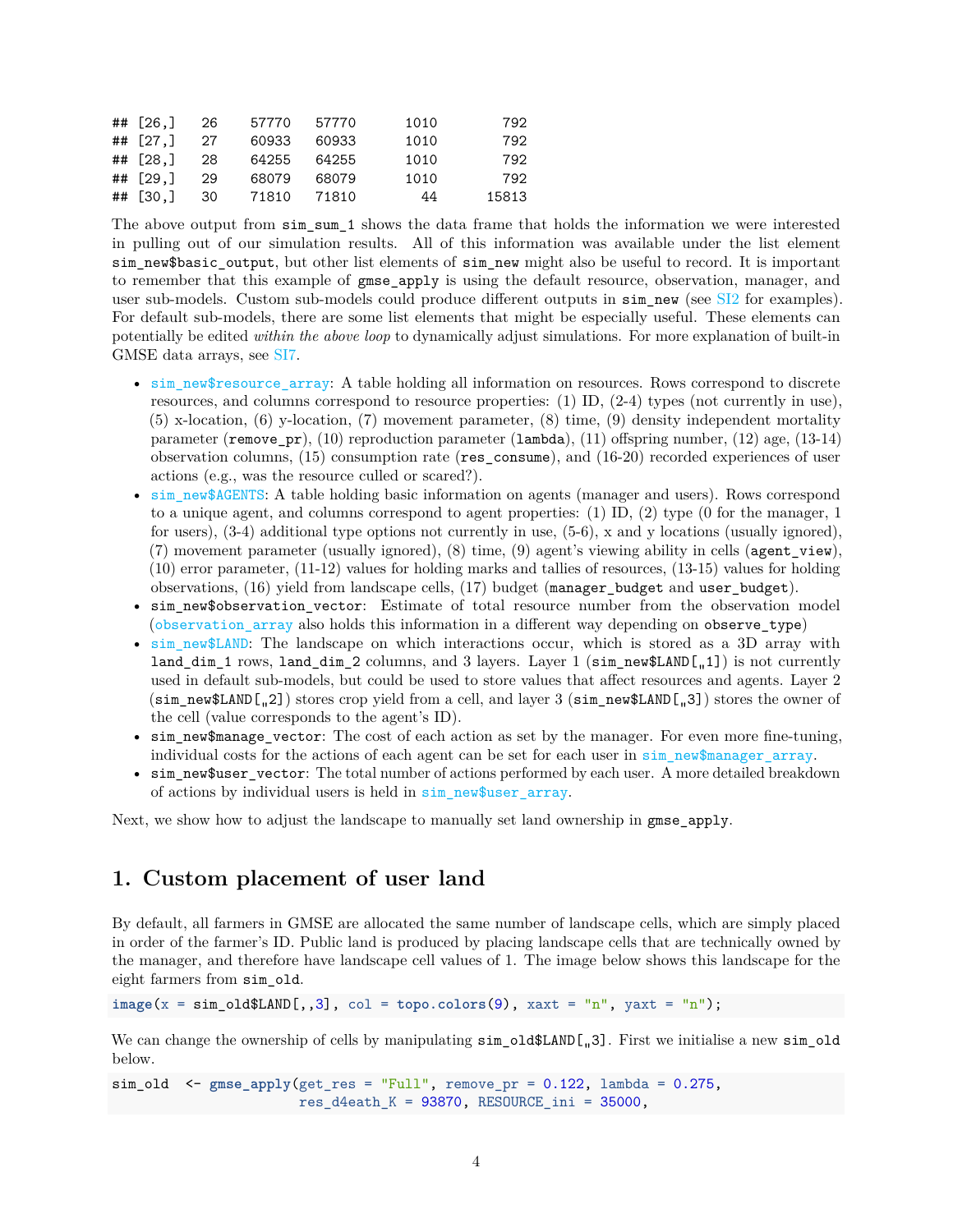

Figure 1: Default position of land ownership by farmers.

```
manage_target = 70000, res_death_type = 3,
manager_budget = 10000, user_budget = 10000,
public land = 0.4, stakeholders = 8, res consume = 0.02,
res\_birth_K = 200000, land_ownership = TRUE,
observe_type = 3, agent\_view = 1, converge\_crit = 0.01,
ga\_mingen = 200;
```
Because we have not specified landscape dimensions in the above, the landscape reverts to the default size of 100 by 100 cells. We can then manually assign landscape cells to the eight farmers, whose IDs range from 2-9 (ID value 1 is the manager). Below we do this to make eight different sized farms.

```
sim\_old$LAND[1:20, 1:20, 3] < -2;sim\_old$LAND[1:20, 21:40, 3] < -3;sim\_old$LAND[1:20, 41:60, 3] < -4;sim\_old$LAND[1:20, 61:80, 3] <- 5;
sim\_old$LAND[1:20, 81:100, 3] < -6;sim_old$LAND[21:40, 1:50, 3] <- 7;
sim_old$LAND[21:40, 51:100, 3] <- 8;
sim_old$LAND[41:60, 1:100, 3] <- 9;
sim_old$LAND[61:100, 1:100, 3] <- 1; # Public land
image(x = sim_old$LAND[,,3], col = topo.colors(9), xaxt = "n", yaxt = "n");
```
The above image shows the modified landscape stored in sim\_old, which can now be incorporated into simulations using gmse apply. We can think of all the plots on the left side of the landscape as farms of various sizes, while the blue area of the landscape on the right is public land.

#### **2. Parameterisation of individual user budgets**

Perhaps we want to assume that farmers have different budgets, which are correlated in some way to the number of landscape cells that they own. Custom user budgets can be set by manipulating sim\_old\$AGENTS, the last column of which (column 17) holds the budget for each user. Agent IDs (as stored on the landscape above) correspond to rows of sim\_old\$AGENTS, so individual budgets can be directly input as desired. We can do this manually (e.g.,  $\sin_0$ ld $\frac{400}{2}$ , 17] <- 4000), or, alternatively, if farmer budget positively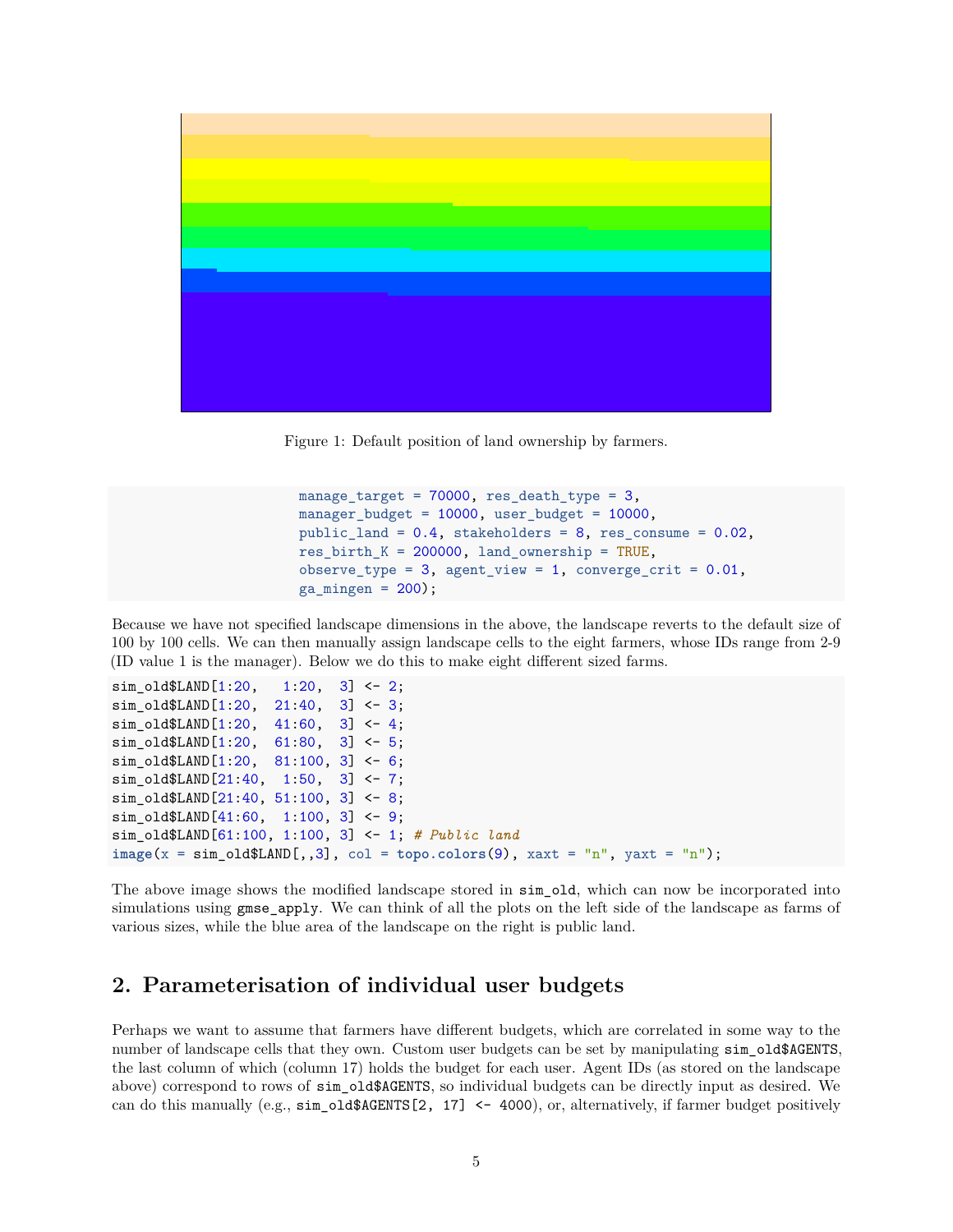

Figure 2: Land ownership by farmers as customised in gmse\_apply.

correlates to landscape owned, we can use a loop to input values as below.

```
for(ID in 2:9){
   cells_owned <- sum(sim_old$LAND[,,3] == ID);
   sim_old$AGENTS[ID, 17] <- 10 * cells_owned;
}
```
The number of cells owned by the manager (1) and each farmer (2-8) is therefore listed in the table below.

| <b>Budget</b> | 10000 | 4000 | 4000 | 4000 | 4000 | 4000 | 10000 | 10000 | 20000 |
|---------------|-------|------|------|------|------|------|-------|-------|-------|

As with sim\_old\$LAND values, changes to sim\_old\$AGENTS will be retained in simulations looped through gmse\_apply.

## **3. Density-dependent movement of resources**

Lastly, we consider a more nuanced change to simulations, in which the rules for movement of resources are modified to account for density-dependence. Assume that geese tend to avoid aggregating, such that if a goose is located on the same cell as too many other geese, then it will move at the start of a time step. Programming this movement rule can be accomplished by creating a new function to apply to the resource data array sim\_old\$resource\_array. Below, a custom function is defined that causes a goose to move up to 5 cells in any direction if it finds itself on a cell with more than 10 other geese. As with default GMSE simulations, movement is based on a torus landscape (where no landscape edge exists, so that if resources move off of one side of the landscape they appear on the opposite side). We will use this custom function to modify sim\_old\$resource\_array prior to running gmse\_apply, thereby modelling a custom-built process affecting resource distribution that is integrated into GMSE.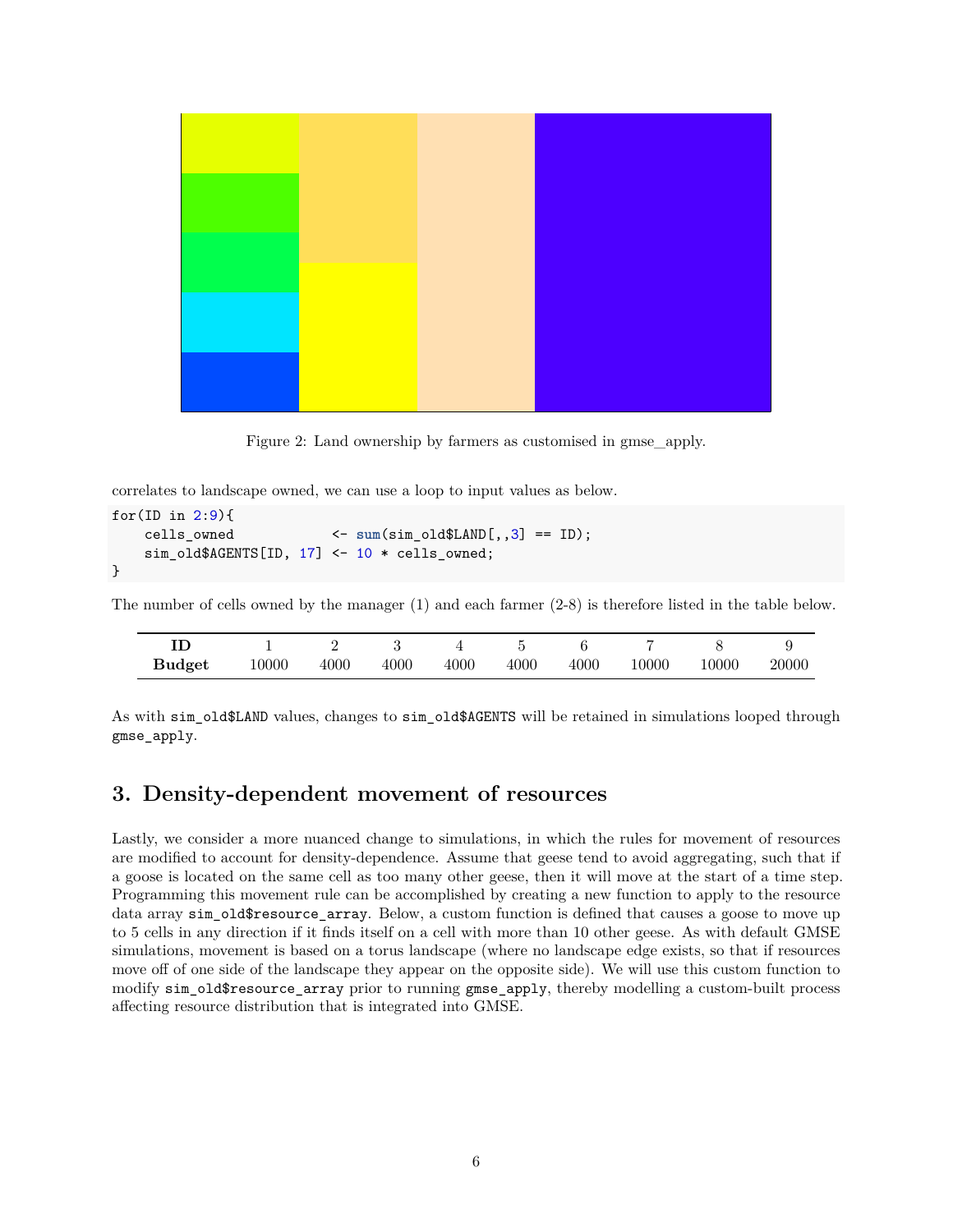```
avoid_aggregation <- function(sim_resource_array, land_dim_1 = 100,
                               land\_dim_2 = 100 {
    goose_number <- dim(sim_resource_array)[1] # How many geese are there?
    for(goose in 1:goose_number){ # Loop through all rows of geese
        x_loc <- sim_resource_array[goose, 5];
        y_loc <- sim_resource_array[goose, 6];
        shared \leq sum( sim_resource_array[,5] == x_loc &
                        sim\_resource\_array[, 6] == y\_loc);if(shared > 10){
            new_x <- x_loc + sample(x = -5:5, size = 1);
            new_y <- y_loc + sample(x = -5:5, size = 1);if(new_x < 0){ # The 'if' statements below apply the torus
                new x \le land dim 1 + new x;
            }
            if(new_x \geq 1 and dim_1}
                new_x \leftarrow new_x - land\_dim_1;}
            if(new_y < 0){
                new_y \leftarrow land_dim_2 + new_x;
            }
            if(new_y \geq 1and_dim_2){
                new_y \leftarrow new_y - land\_dim_2;}
            sim\_resource\_array[goose, 5] <- new_x;sim_resource_array[goose, 6] <- new_y;
        }
    }
    return(sim_resource_array);
}
```
With the above function written, we can apply the new movement rule along with our [custom farm placement](#page-0-0) and [custom farmer budgets](#page-0-0) to the simulation of goose population dynamics.

## **Simulation with custom farms, budgets, and goose movement**

Below shows an example of gmse apply with custom landscapes, farmer budgets, and density-dependent goose movement rules.

```
# First initialise a simulation
sim_old <- gmse_apply(get_res = "Full", remove_pr = 0.122, lambda = 0.275,
                       res_death_K = 93870, RESOURCE_ini = 35000,
                       mange_{target} = 70000, res_{death_{type}} = 3,
                       manager_budget = 10000, user_budget = 10000,
                       public land = 0.4, stakeholders = 8, res consume = 0.02,
                       res\_birth_K = 200000, land_ownership = TRUE,
                       observe_type = 3, agent_view = 1, converge_crit = 0.01,
                       ga\_mingen = 200, res\_move\_type = 0;
# By setting `res_move_type = 0`, no resource movement will occur in gmse_apply
# Adjust the landscape ownership below
sim\_old$LAND[1:20, 1:20, 3] <- 2;
sim_old$LAND[1:20, 21:40, 3] <- 3;
sim\_old$LAND[1:20, 41:60, 3] < -4;sim_old$LAND[1:20, 61:80, 3] <- 5;
```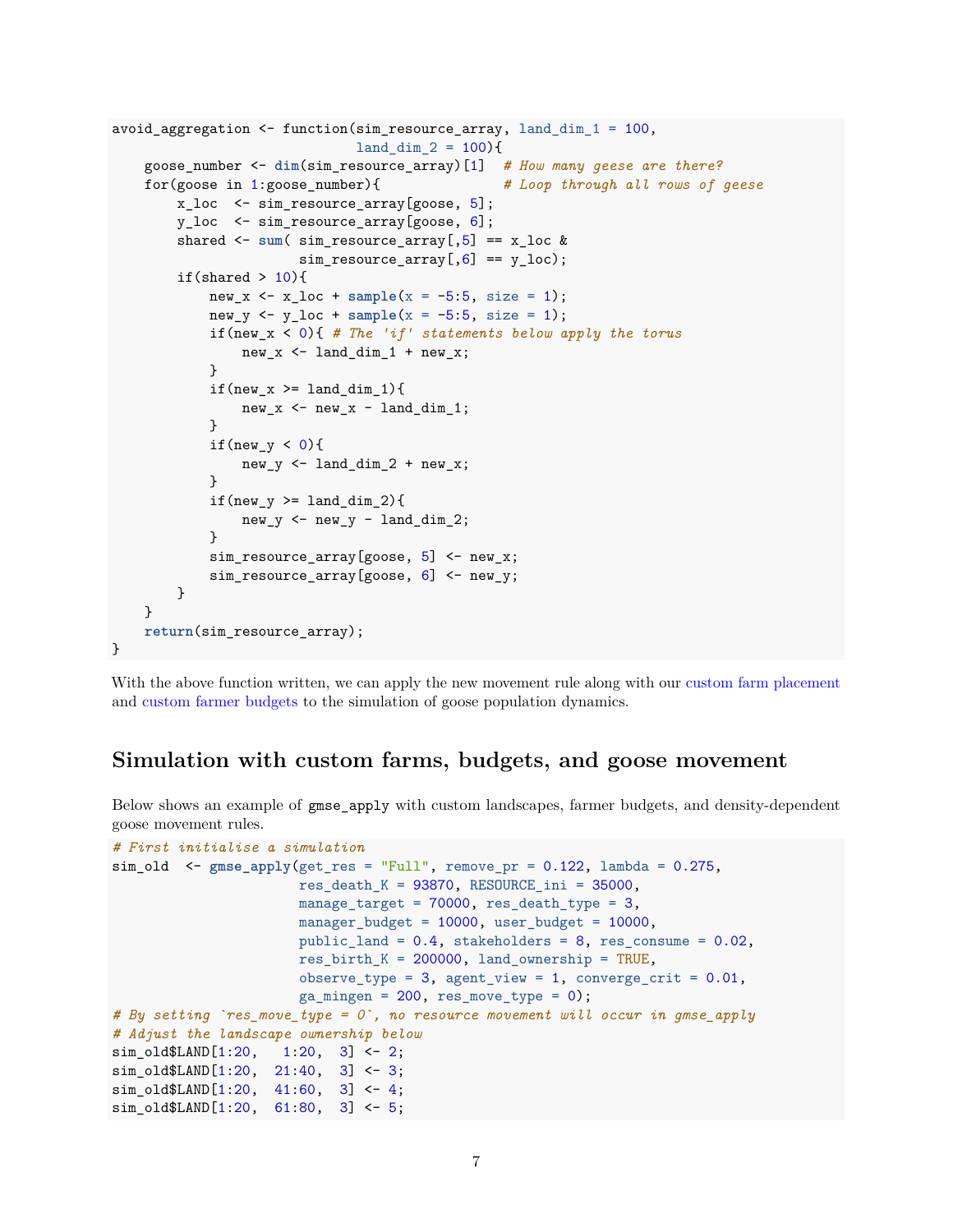```
sim_old$LAND[1:20, 81:100, 3] <- 6;
sim_old$LAND[21:40, 1:50, 3] <- 7;
sim_old$LAND[21:40, 51:100, 3] <- 8;
sim_old$LAND[41:60, 1:100, 3] <- 9;
sim\_old$LAND[61:100, 1:100, 3] < -1;# Change the budgets of each farmer based on the land they own
for(ID in 2:9){
   cells owned \langle - \text{sum}(\text{sim old$LAND}[, 0.3] == ID);
   sim_old$AGENTS[ID, 17] <- 10 * cells_owned;
}
# Begin simulating time steps for the system
sim\_sum_2 <- matrix(data = NA, nrow = 30, ncol = 5);for(time_step in 1:30){
   # Apply the new movement rules at the beginning of the loop
   sim_old$resource_array <- avoid_aggregation(sim_resource_array =
                                           sim_old$resource_array);
   # Next, move on to simulate (old_list remembers that res_move_type = 0)
   sim_new <- gmse_apply(get_res = "Full", old_list = sim_old);
   sim_sum_2[time_step, 1] <- time_step;
   sim_sum_2[time_step, 2] <- sim_new$basic_output$resource_results[1];
   sim_sum_2[time_step, 3] <- sim_new$basic_output$observation_results[1];
   sim_sum_2[time_step, 4] <- sim_new$basic_output$manager_results[3];
   sim_sum_2[time_step, 5] <- sum(sim_new$basic_output$user_results[,3]);
   sim_old <- sim_new;
}
colnames(sim_sum_2) <- c("Time", "Pop_size", "Pop_est", "Cull_cost",
                    "Cull_count");
print(sim_sum_2);
## Time Pop_size Pop_est Cull_cost Cull_count
## [1,] 1 33772 33772 1010 52
## [2,] 2 34245 34245 1010 52
## [3,] 3 35199 35199 995 60
## [4,] 4 36875 36875 1002 52
## [5,] 5 42463 42463 1006 52
## [6,] 6 44538 44538 1010 52
## [7,] 7 47074 47074 999 60
## [8,] 8 50049 50049 1005 52
## [9,] 9 53428 53428 1010 52
## [10,] 10 57154 57154 1003 52
## [11,] 11 61359 61359 1006 52
## [12,] 12 65496 65496 1007 52
## [13,] 13 69604 69604 1008 52
## [14,] 14 74155 74155 10 5398
## [15,] 15 73420 73420 10 5445
## [16,] 16 72681 72681 10 5389
## [17,] 17 71708 71708 10 5412
## [18,] 18 70899 70899 10 5444
```
## [19,] 19 69915 69915 1010 52 ## [20,] 20 74657 74657 10 5437 ## [21,] 21 73797 73797 10 5428 ## [22,] 22 73272 73272 10 5429 ## [23,] 23 72587 72587 10 5417 ## [24,] 24 71917 71917 10 5441